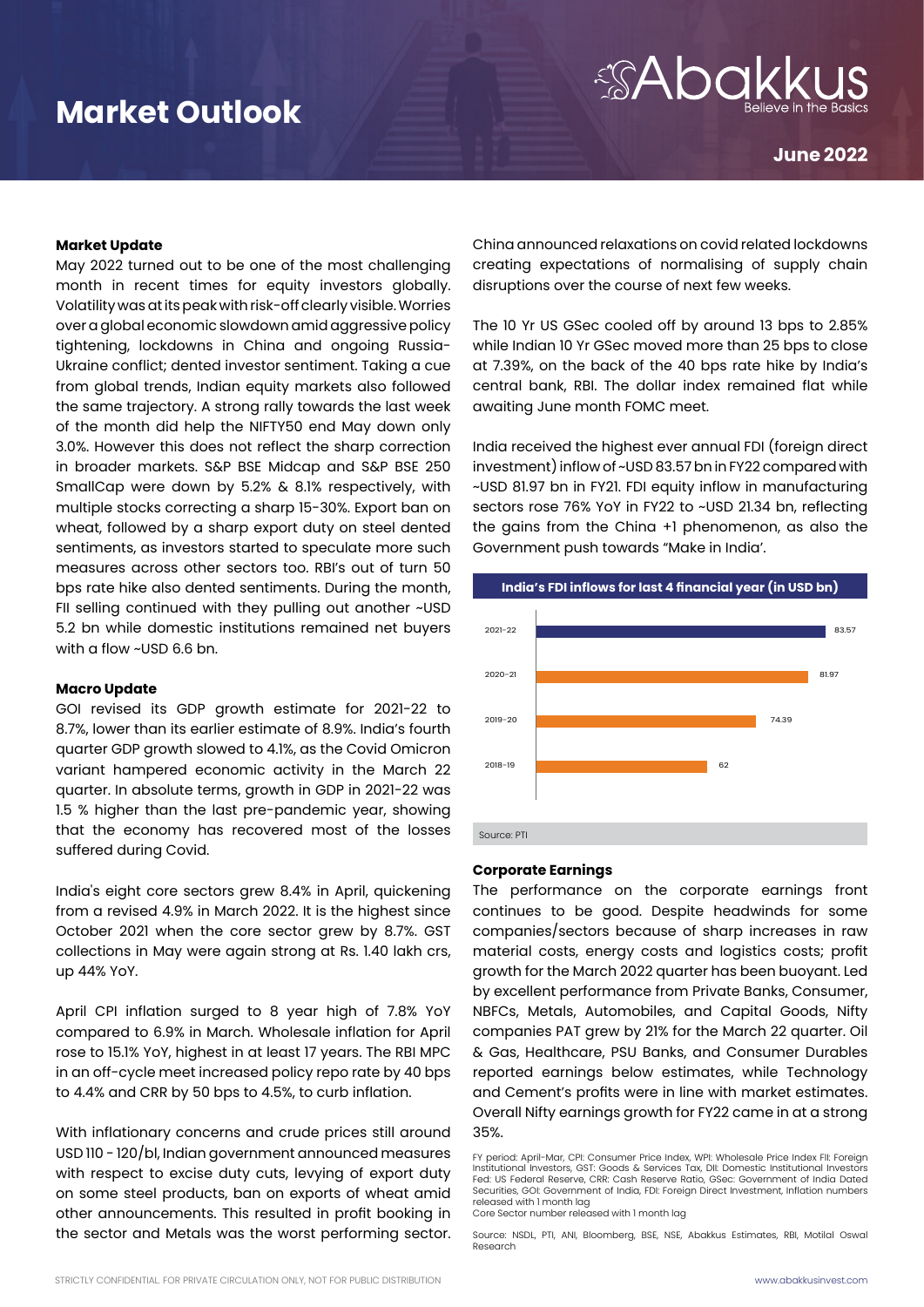## **Market Outlook**

### **June 2022**



Source: Company Data, Motilal Oswal Research, Bloomberg



Source: Company Data, Motilal Oswal Research, Bloomberg

### **Market Outlook**

Equity markets in India after outperforming most other countries, have also reacted on global trends over the last few weeks. While the current reaction has been worrying for all investors, markets have corrected quite a few times in the recent past and have always bounced back as long as the economic and corporate profit growth has been strong. Indian companies too will also selectively face some margin headwinds. However, the demand scenario in the economy remains quite strong. Rural economy, led by good agriculture produce and record agriculture prices, also is looking buoyant. The near-term situation continues to be dominated by news flows as also sharp movements particularly in US markets. However, with fundamentals continuing to be strong for India and now valuations also in line with 10-year averages, the risk reward for investors is only getting better. We continue to remain constructive on the markets.

We continue to maintain our view of softness in oil prices from a medium to long term perspective. Metal and other commodity prices have already started to soften from their highs. Some more correction in oil and commodity prices might allay the inflation fears to some extent and present the trigger for an upmove in the markets.

We believe that we are entering a phase of consolidation in the markets and expect very minimal correction from these levels. Though the markets might remain range bound in the very near-term, opportunities are opening up in selective stocks. We would be constructive and be investors while focussing on our fundamental philosophy of buying companies with profit growth and where fundamentals merit the valuations they are trading at.

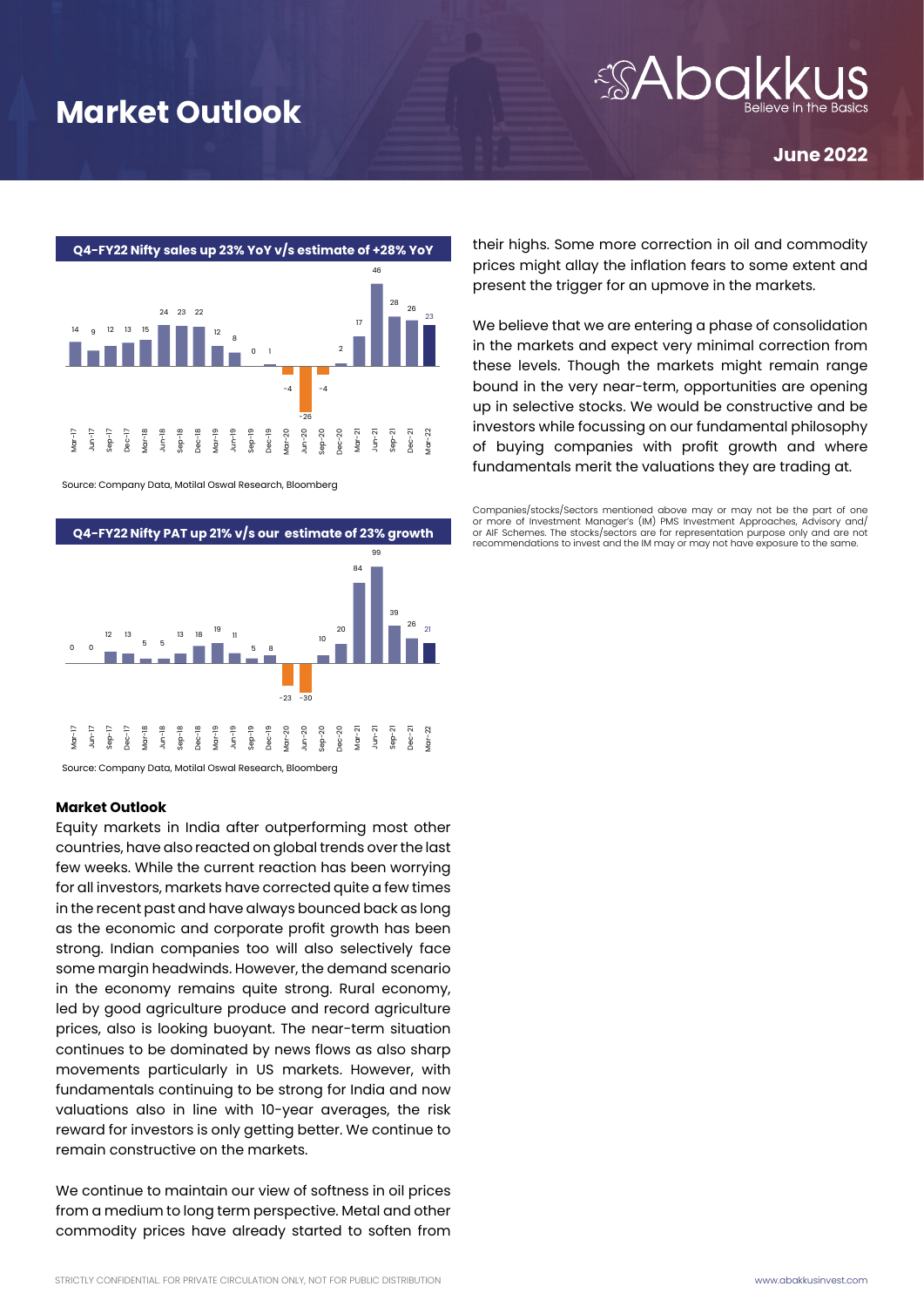## **Disclaimers**

# *SAbakki*

**June 2022**

### **About Us**

Abakkus Asset Manager LLP ("the LLP") is registered as a Portfolio Manager with SEBI under SEBI (Portfolio Managers) Regulations, 2020 as amended from time to time and the Circulars and Guidelines issued there under from time to time vide SEBI Reg. No.: INP000006457 dated March 14, 2019 and as an Investment Advisor under SEBI(Investment Advisors) Regulations, 2013 as amended from time to time and the Circulars and Guidelines issued there under from time to time vide SEBI Reg. No.: INA000015729 dated February 03, 2021. The LLP is also the Investment Manager to Abakkus Growth Fund, a SEBI registered Category III AIF vide SEBI Reg. No.: IN/AIF3/18-19/0550 dated June 05, 2018, India-Ahead Venture Trust, a SEBI registered Category I AIF vide SEBI Reg. No.: IN/AIF1/21- 22/0976 dated January 25, 2022 and India-Ahead Private Equity Trust, a SEBI registered Category II AIF vide SEBI Reg. No.: IN/AIF2/21-22/0980 dated January 27, 2022, under SEBI (Alternative Investment Fund) Regulations, 2012 as amended from time to time and the Circulars and Guidelines issued there under from time to time collectively referred as the SEBI Registered Intermediary.

### **Disclaimer and Disclosures**

This document confidential and is intended only for the personal use of the prospective investors/contributors (herein after referred as the Clients) to whom it is addressed or delivered and must not be reproduced or redistributed in any form to any other person without prior written consent of the LLP. This document does not purport to be all-inclusive, nor does it contain all of the information which a prospective investor may desire. This document is neither approved, certified nor its contents is verified by SEBI.

The LLP retains all the rights in relation to all information contained in the document(s) and to update the same periodically or otherwise from time to time. The document is provided on personal/confidential/issued on a Private Placement basis and the document is neither a general offer nor solicitation to avail the service of investment from the SEBI Registered Intermediary under the services offered by the LLP/Fund nor is it an offer to sell or a generally solicit an offer to become an investor in the services offered by the LLP/Fund. The delivery of this document at any time does not imply that information herein is correct as of any time subsequent to its date. The contents of this document are provisional and may be subject to change. In the preparation of the material contained in this document, the LLP has used information that is publicly available, certain research reports including information developed in-house. The LLP warrants that the contents of this document are true to the best of its knowledge, however, assume no liability for the relevance, accuracy or completeness of the contents herein.

The LLP declares that the data and analysis provided shall be for informational purposes. The information contained in the analysis shall been obtained from various sources and reasonable care would be taken to ensure sources of data to be accurate and reliable. The LLP will not be responsible for any error or omission in the data or for any losses suffered on account of information contained in the analysis. While the LLP will take due care to ensure that all information provided is accurate however the LLP neither guarantees/warrants the sequence, accuracy, completeness, or timeliness of the report. Neither the LLP nor its affiliates or their partners, directors, employees, agents, or representatives, shall be responsible or liable in any manner, directly or indirectly, for views or opinions expressed in this analysis or the contents or any systemic errors or discrepancies or for any decisions or actions taken in reliance on the analysis. The LLP does not take any responsibility for any clerical, computational, systemic, or other errors in comparison analysis.

There can be no assurance that future results, performance, or events will be consistent with the information provided in this document and the past performance, if any is not the guarantee of the future/assured performance. Any decision or action taken by the recipient of the document based on this information shall be solely and entirely at the risk of the recipient of the document. The distribution of this information in some jurisdictions may be restricted and/or prohibited by law, and persons into whose possession this information comes should inform themselves about such restriction and/or prohibition and observe any such restrictions and/or prohibition. Unauthorized disclosure, use, publication, dissemination or copying (either whole or partial) of this information, is prohibited. The LLP shall not treat recipient/user as a client by virtue of his receiving/using the contents of the document in full or part. Neither the LLP nor its affiliates, directors, partners, employees, agents, or representatives, shall be responsible or liable in any manner, directly or indirectly, for the contents or any errors or discrepancies herein or for any decisions or actions taken in reliance on the information. The person accessing this information specifically agrees to exempt/absolve the LLP or any of its affiliates or employees from, any and all responsibility/ liability arising from such misuse/improper/ illegal use and agrees not to hold the LLP or any of its affiliates or employees responsible for any such misuse/improper/illegal use and further agrees to hold the LLP or any of its affiliates or employees free and harmless from all losses, costs, damages, expenses that may be suffered by the person accessing this information due to any errors and delays.

The LLP (including its affiliates) and any of its Partners, officers, employees, and other personnel will not accept any liability, loss, damage of any nature, including but not limited to direct, indirect, punitive, special, exemplary, consequential, as also any loss of profit in any way arising from the use of this document or any information in any manner whatsoever.

This document may include certain forward-looking words, statements and scenario which contain words or phrases such as "believe", "expect", "anticipate", "estimate", "intend", "plan", "objective", "goal", "project", "endeavor" and similar expressions or variations of such expressions that are forward-looking statements, words, and scenario. Actual results may differ materially from those suggested by the forward-looking statements due to risks, uncertainties, or assumptions. The LLP takes no responsibility of updating any data/information.

This document cannot be copied, reproduced, in whole or in part or otherwise distributed without prior written approval of the LLP.

Prospective investors/clients are advised to review this Document, the Private Placement Memorandum / Disclosure Document, the Contribution Agreement / Client Agreement, representations and presentation(s) and other related documents carefully and in its entirety and seek clarification wherever required from the SEBI Registered Intermediary/LLP. Prospective investors should make an independent assessment, and consult their own counsel, business advisor and tax advisor as to legal, business and tax related matters concerning this document and the other related documents before becoming investing with /though the LLP/in the Fund.

The information contained in this document has been prepared for general guidance and does not constitute a professional advice/assurance and